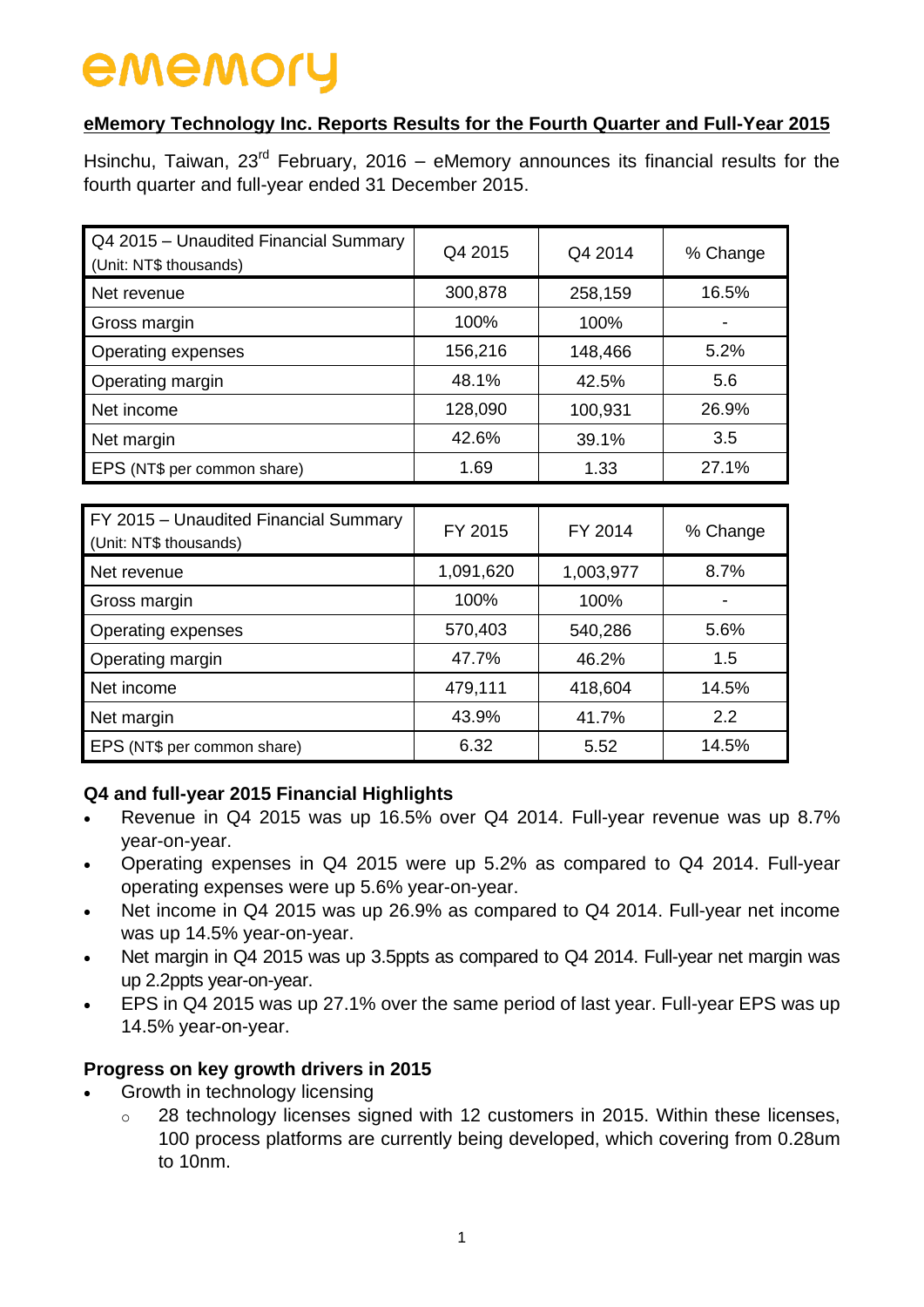- Growth in design licensing
	- 406 design licenses in 2015 for a broad range of applications including in DDI, PMIC, MCU, and sensor related.
	- o By the end of 2015, the number of cumulative design licenses signed total up to 3,161.

# **Outlook**

Looking forward to the future, the revenue from license fee expected to grow due to the successful development in advance nodes, and royalty revenue from the applications of PMIC, DDI and Set-top box/DTV processor are continuing their momentum. We are forecasting 2016 to be another year of good growth.

The future outlook summarized as follow:

- License fee expected to grow due to the successful development and expansion in advanced nodes.
- PMIC continually extends to the application of wireless charger and fast charger related products.
- Advance DDI in 55nm continues volume production. In the past two years, we supported more than 50 products tape-out.
- 28nm Set-top Box/DTV processors start to volume production. More customers will tape-out new products in Q1 2016.
- The applications of Fingerprint and CIS customers started to small volume production.
- The qualification of 16nm FF<sup>+</sup> started and expected to be completed at end of March 2016.
- The verification of 16nm FFC is successful, qualification will be started in Q1 2016.
- 10nm FF IP will tape-out in March.
- More projects on automotive, the applications extend from PMIC to LCD Driver.

### **Management remarks**

Licensing fee and royalty income were both increase over 8.7% year-on-year. In 2015, 28 license contracts have been signed. It grows more than 30% as it compare to the year of 2014. With the new platforms developed and new product tape-outs over the past few years, we expect that the revenue will continue to grow with good momentum in the coming and next years.

| Q4 2015 - Revenue Breakdown<br>(Unit: NT\$ thousands) | Q4 2015   | Q4 2014   | % Change |
|-------------------------------------------------------|-----------|-----------|----------|
| Licensing                                             | 69,307    | 51,849    | 33.67%   |
| Royalty                                               | 231,571   | 206,310   | 12.24%   |
| Total                                                 | 300,878   | 258,159   | 16.55%   |
|                                                       |           |           |          |
| FY 2015 - Revenue Breakdown<br>(Unit: NT\$ thousands) | 2015      | 2014      | % Change |
| Licensing                                             | 267,512   | 246,073   | 8.71%    |
| Royalty                                               | 824,108   | 757,904   | 8.74%    |
| Total                                                 | 1,091,620 | 1,003,977 | 8.73%    |

### **Financial review**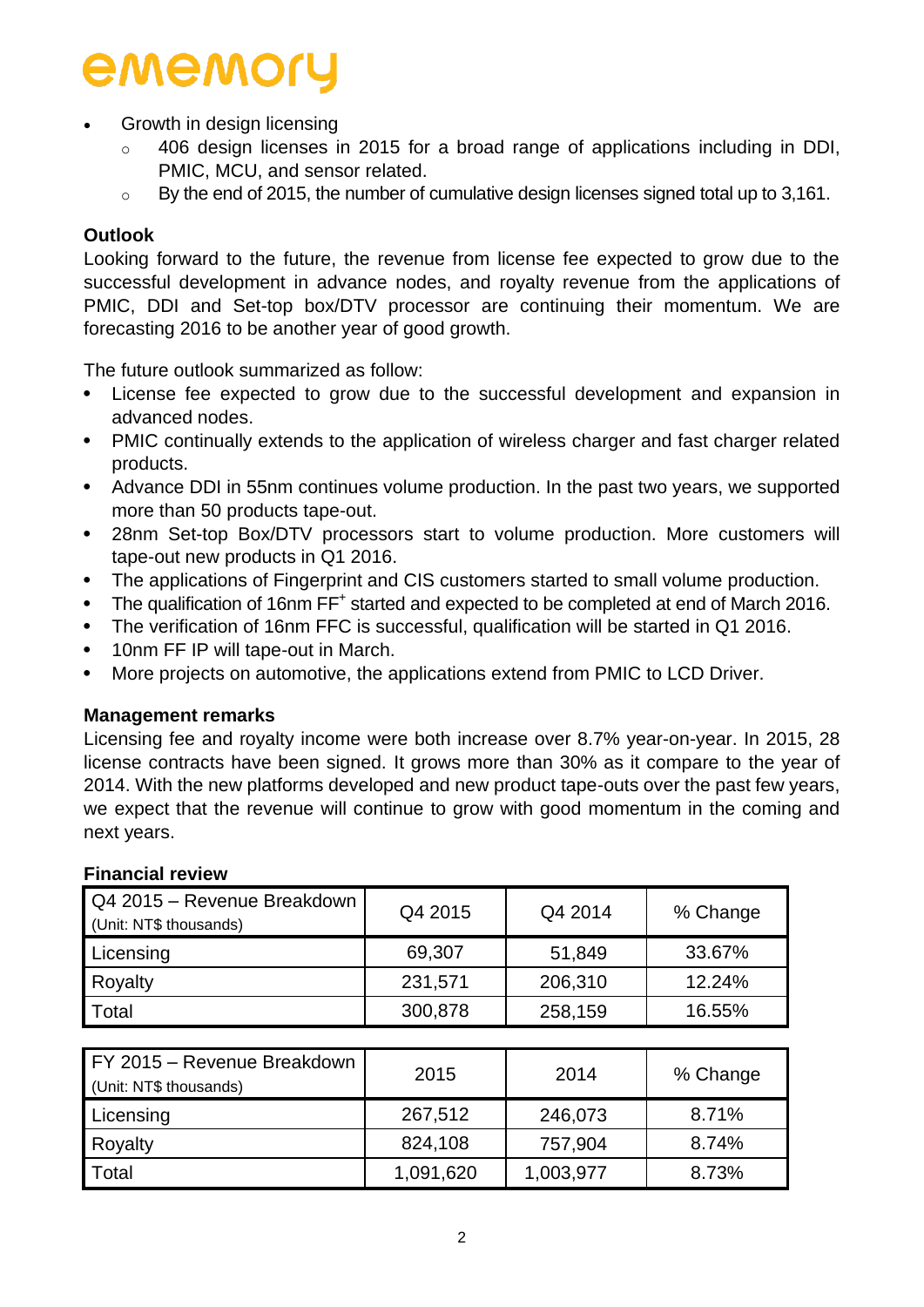## **Total revenues**

Total revenues in Q4 2015 were NT\$ 300.88 million, up 16.55% versus Q4 2014.

Full-year 2015 revenues amounted to NT\$1,091.62 million, up 8.73% on full-year 2014.

#### **Licensing revenues**

Licensing revenues in Q4 2015 increased by 33.67% to NT\$ 69.31 million as compared to Q4 2014, representing 23.03% of Q4 revenue.

The increased in licensing revenue is due to the development and expansion in advance nodes. We have 100 process platforms underdeveloped, including 16 in NeoBit, 38 in NeoFuse, 26 in NeoEE and 20 in NeoMTP.

Full-year 2015 licensing revenues amounted to NT\$ 267.51 million, up 8.71% versus 2014.

#### **Royalty revenues**

Royalty revenues in Q4 2015 were up 12.24% to NT\$231.57 million as compared to Q4 2014, representing 76.97% of Q4 revenue.

Royalty revenues is 72% from 8-inch and 28% is from 12-inch wafer production in Q4 2015. Mainly comes from the applications of PMIC, DDI and consumers related IC. Royalty revenues from 12-inch wafer production in Q4 2015 have increased 76% as compared to Q4 2014.

Full-year 2015 royalty revenues were NT\$824.11 million, up 8.74% year-on-year.

#### **Gross margin**

Gross margin in Q4 2015 was 100% equal to in Q4 2014.

### **Operating expenses and operating margin**

Operating expenses in Q4 2015 increased by 5.2% year-on-year to NT\$156.22 million. Full-year 2015 operating expenses were NT\$570.40 million, up 5.6% than full-year 2014. The increased in operating expenses are mainly due to annual salary adjustment and investing on design and testing tool.

Operating margin in Q4 2015 was 48.1%, up 5.6ppts versus Q4 2014. Full-year 2015 operating margin was 47.7%, up 1.5ppts than 2014.

### **Earnings and income tax expense**

Net income in Q4 2015 increased by 26.9% to NT\$128.09 million as compare to Q4 2014. Full-year 2015 net income was NT\$479.11 million, up 14.5% as compared to 2014.

Income tax expense in Q4 2015 was NT\$ 16.95 million, up 15.62% from Q4 2014. Full-year 2015 income tax expense totaled NT\$64.18 million, up 10.79% from 2014.

In Q4 2015, earnings per share were NT\$1.69, up 27.1% from Q4 2014. Full-year 2015 earnings per share were NT\$6.32, up 14.5% from NT\$5.52 in 2014.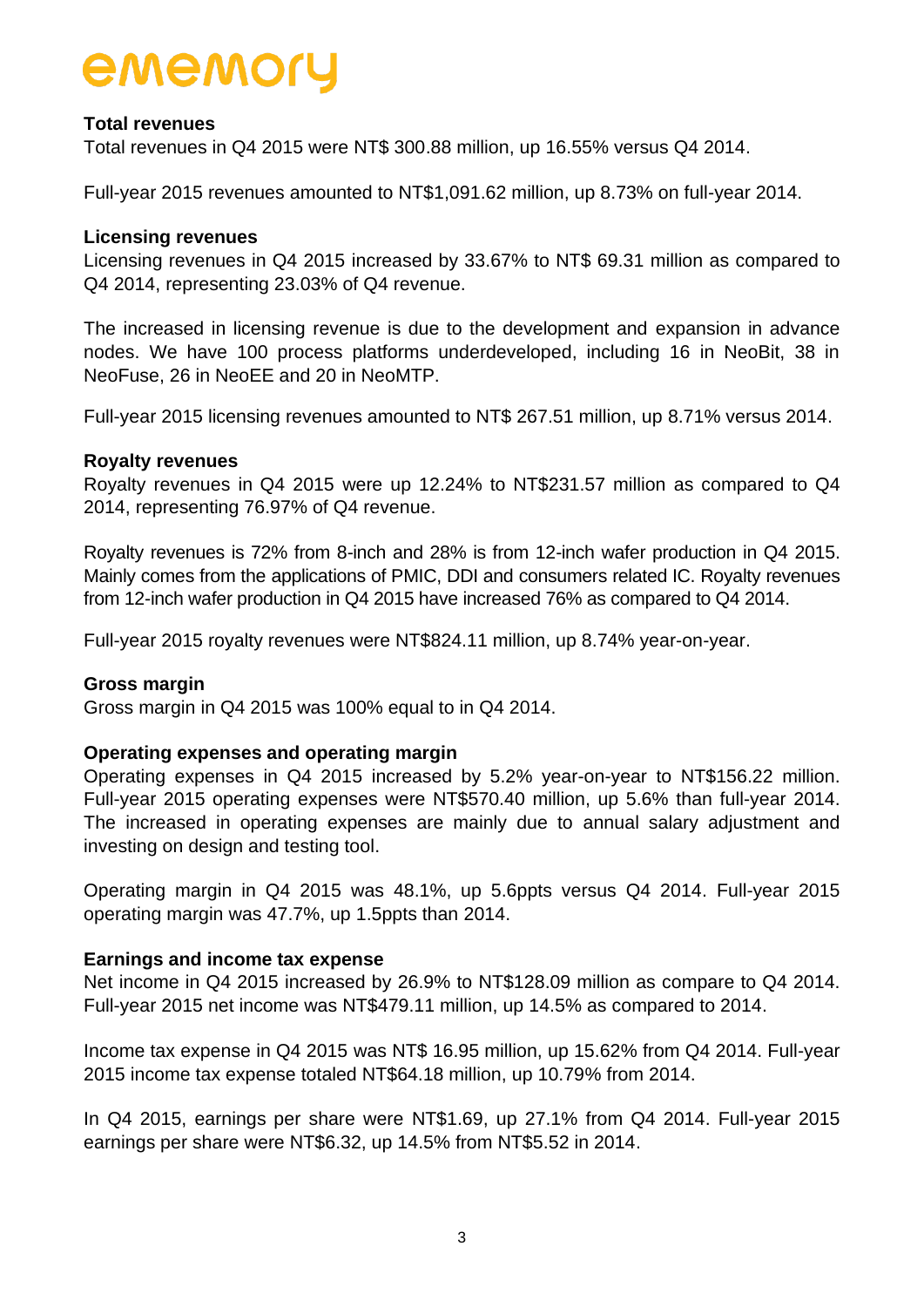## **Balance sheet**

At the end of 2015, cash and marketable securities totaled NT\$1,367.02 million, increased by NT\$43.86 million from 2014.

Total current liabilities were NT\$200.26 million, increased by NT\$18.09 million from 2014. The increase was mainly due to higher bonus provisions.

Net working capital was NT\$1,238.99 million, increased by NT\$38.93 million as compared to 2014.

### **Cash flow and dividend**

On a full-year basis, cash generated from operating activities increased by NT\$44.85 million to NT\$518.46 million in 2015.

Net cash used in investing activities was NT\$20.13 million, decreased by NT\$39.88 million compared to 2014, primarily attributed to the decrease of investments in debt securities and the acquisition of property, plant and equipment.

Net cash used in financing activities increased NT\$151.15 million to NT\$454.27 million. The increase was mainly due to the payment of cash dividends.

At the end of 2015, eMemory's cash balance was NT\$1,367.02 million, increased by NT\$43.86 million as compared to 2014.

### **Licensing**

In 2015, 28 technology licenses were signed with 12 customers. Within these licenses, we are currently developing 100 process platforms which covering from 0.18um to 10nm, reflecting the ongoing demand for eMemory's technology. These technology licenses are summarized as follows:

- Progress in advance nodes:
	- $\circ$  In 10nm FF process, IP is under development and will be tapped out at the end of March 2016.
	- o In 16nm process, 3 platforms are under development. Among them, 16nm  $FF^+$  was qualified and expected to be completed at the end of March 2016, and the verification 16nm FFC is successful and will start qualification in Q1 2016.
	- o In 28nm process, IPs were qualified in 5 process nodes, 3 customer tape-outs were delivered, and 14 platforms are under development.
	- o In 40nm process, IPs were qualified in 2 process nodes, and 9 platforms are under development.
	- o In 55nm process, IPs were qualified in 10 process nodes, 24 customer tape-outs were delivered, and 22 platforms are under development.
	- o In 90nm process, IPs were qualified in 5 process nodes, 3 customer tape-outs were delivered, and 11 platforms are under development.
- Progress in legacy nodes:
	- o 59 platforms were under development.

In Q4 2015, we supported 113 customer product tape-outs in design licensing which covering from 0.35um to 28nm. These tape-outs are 32 in LCD driver, 19 in PMIC, 21 in MCU, 20 in sensor related, 3 in net work IC and 18 in other related applications.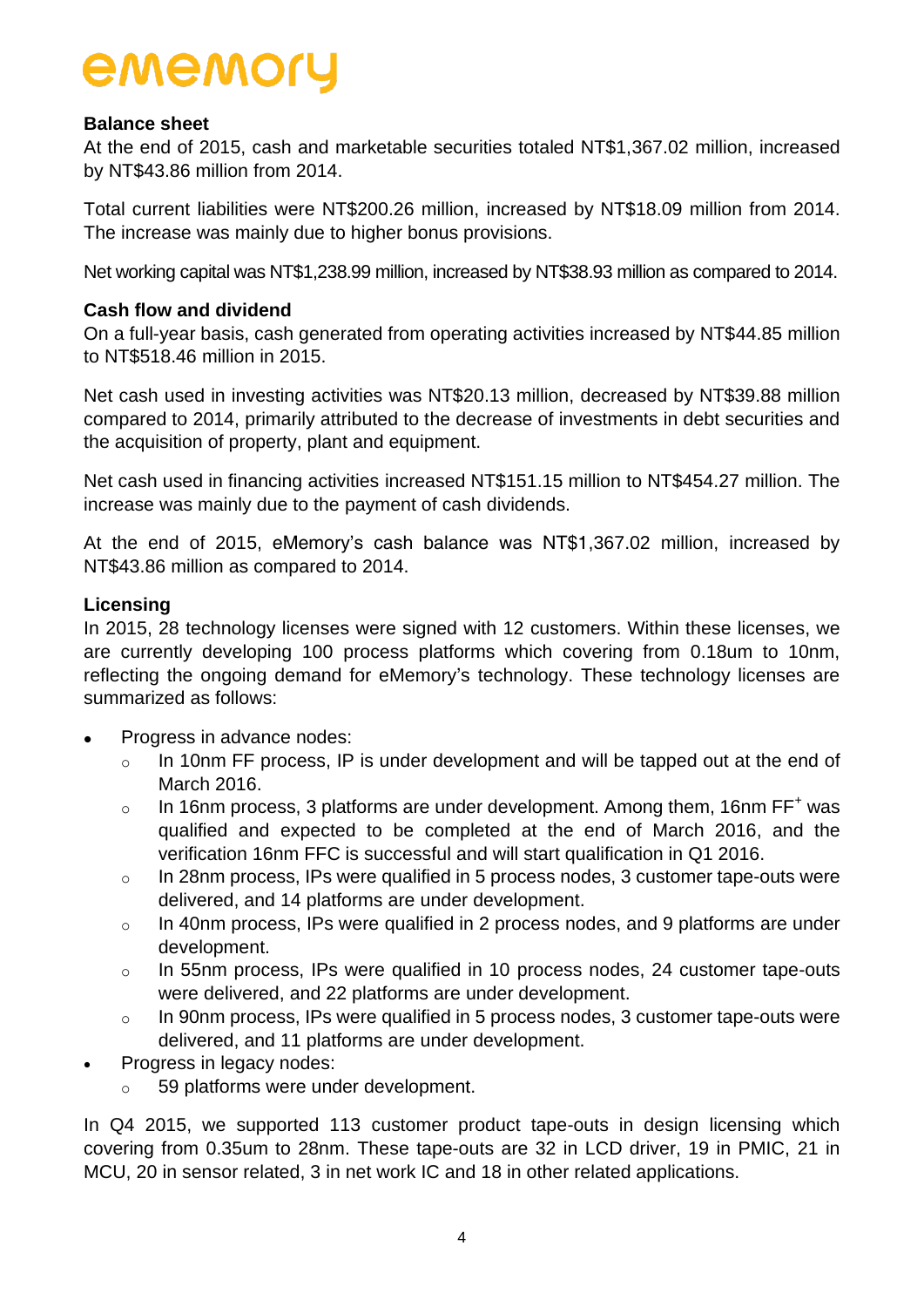## **Royalty**

eMemory is gaining share in a broad spectrum of applications. The following are the main contributors to royalty revenue:

- PMIC customers continuing increase their production volume and extend to the application of wireless charger and fast charger related products.
- Advance DDI in 55nm continues their momentum, more than 50 products tape-out we done in past two years; we expect the royalty will continue to grow.
- 28nm Set-top Box/DTV processor starts to volume production. Customers will tape out new products in Q1 2016.
- More projects related on automotive, the applications extend from PMIC to LCD Driver.

## **Employees**

At 31 December 2015, eMemory had 228 full-time employees, an increase of 4.6% compared to 2014. Among them 157 are R&D engineers.

## **Cautionary Statement**

This report contains forward-looking statements, which are subject to risk factors associated with semiconductor and intellectual property business. It is believed that the expectations reflected in these statements are reasonable. But they may be affected by a variety of variables, many of which are beyond our control. These variables could cause actual results or trends to differ materially which include, but are not limited to: wafer price fluctuation, actual demand, rapid technology change, delays or failures of customers' tape-outs into wafer production, our ability to negotiate, monitor and enforce agreements for the determination and payment of royalties, any bug or fault in our technology which leads to significant damage to our technology and reputation, actual or potential litigation, semiconductor industry cycle and general economic conditions. Except as required by law, eMemory undertakes no obligation to update or revise any forward-looking statements, whether as a result of new information, future events, or otherwise.

## **Contacts**

Heidi Chiu Investor Relations eMemory Technology Inc. +886-3-5601168 [ir@ememory.com.tw](mailto:ir@ememory.com.tw)

**-Financial Tables To Follow-**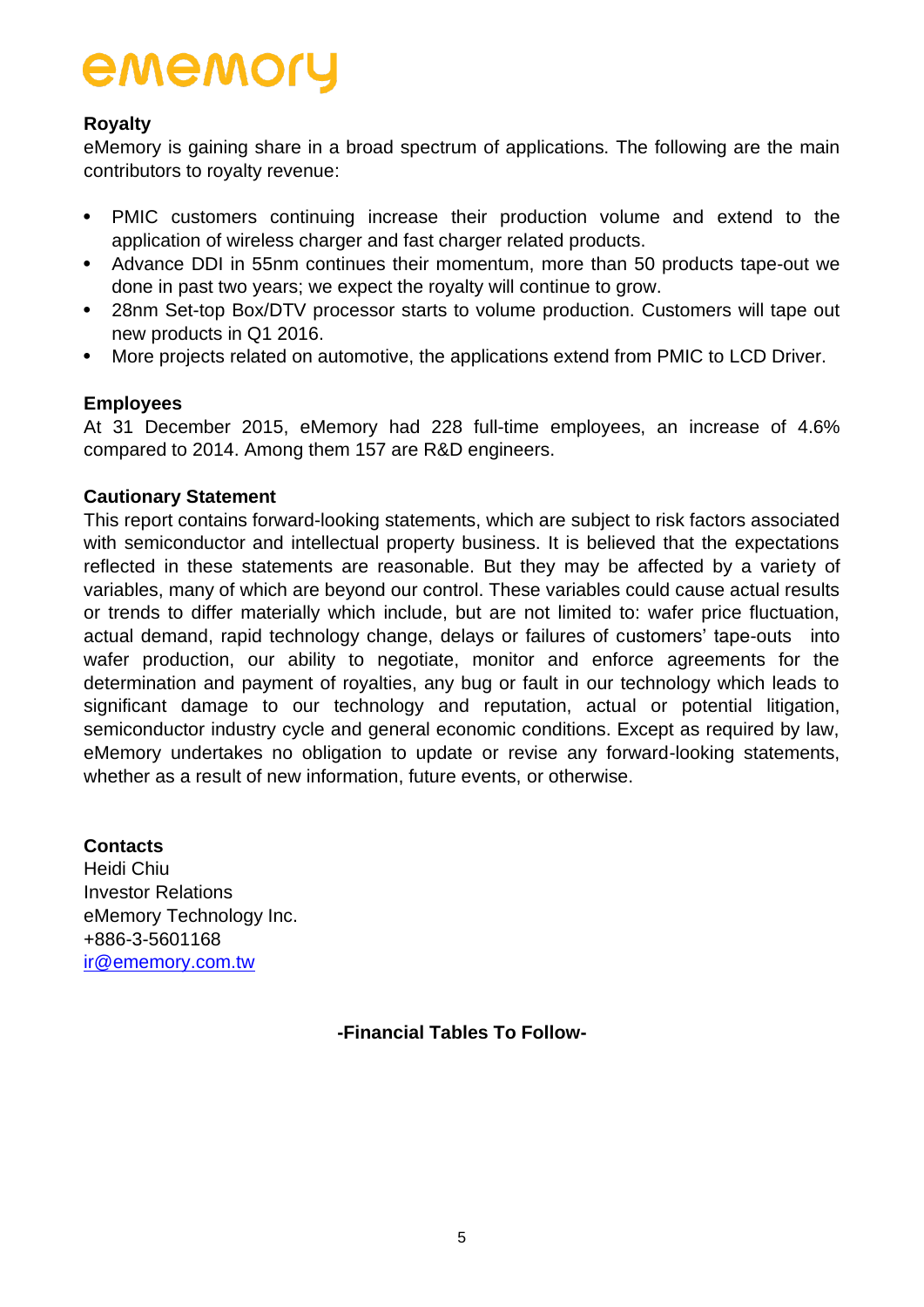#### **CONSOLIDATED BALANCE SHEETS (UNAUDITED) DECEMBER 31, 2015 AND 2014 (In Thousands of New Taiwan Dollars)**

|                                        | December 31, 2015 |                | <b>December 31, 2014</b><br>(Restatement) |                |                                                            | <b>December 31, 2015</b> |                                  | <b>December 31, 2014</b><br>(Restatement) |                           |
|----------------------------------------|-------------------|----------------|-------------------------------------------|----------------|------------------------------------------------------------|--------------------------|----------------------------------|-------------------------------------------|---------------------------|
| <b>ASSETS</b>                          | <b>Amount</b>     | $\frac{9}{6}$  | <b>Amount</b>                             | %              | <b>LIABILITIES AND</b><br><b>SHAREHOLDERS' EQUITY</b>      | <b>Amount</b>            | %                                | <b>Amount</b>                             | %                         |
| <b>CURRENT ASSETS</b>                  |                   |                |                                           |                | <b>CURRENT LIABILITIES</b>                                 |                          |                                  |                                           |                           |
| Cash                                   | \$1,367,019       | 67             | \$1,323,163                               | 67             | Other payables<br>Bonuses payable to employees,            | $\mathfrak{S}$<br>80,331 | 4                                | $\mathfrak{S}$<br>82,006                  | $\overline{4}$            |
| Accounts receivable - net              | 55,539            | $\mathbf{3}$   | 49,019                                    | 3              | directors and supervisors                                  | 77,899                   | $\overline{4}$                   | 64,207                                    | 3                         |
| Accounts receivable - related parties  |                   |                | 1,325                                     | $\blacksquare$ | Payables on equipment                                      | 6,135                    |                                  | 8,021                                     |                           |
| Other receivables                      | 641               | $\sim$         | 508                                       | $\sim$         | <b>Current tax liabilities</b>                             | 15,189                   |                                  | 19,792                                    |                           |
| Other receivables - related parties    | 57                |                | 105                                       | $\blacksquare$ | Other current liabilities                                  | 20,706                   |                                  | 8,147                                     |                           |
| Prepayments                            | 11,625            |                | 7,363                                     |                | <b>Total current liabilities</b>                           | 200,260                  | 10                               | 182,173                                   | $\overline{9}$            |
| Other current assets                   | 4,372             |                | 748                                       |                |                                                            |                          |                                  |                                           |                           |
| <b>Total current assets</b>            | 1,439,253         | 71             | 1,382,231                                 | 70             | NON-CURRENT LIABILITIES<br>Net defined benefit liability - |                          |                                  |                                           |                           |
|                                        |                   |                |                                           |                | noncurrent                                                 | 17,591                   |                                  | 14,669                                    |                           |
| NON-CURRENT ASSETS                     |                   |                |                                           |                | Guarantee deposits received                                | 840                      |                                  | 415                                       |                           |
|                                        |                   |                |                                           |                | Total non-current liabilities                              | 18,431                   | $\frac{1}{\sqrt{1-\frac{1}{2}}}$ | 15,084                                    | $\overline{\phantom{0}1}$ |
| Financial assets measured at cost -    |                   |                |                                           |                |                                                            |                          |                                  |                                           |                           |
| noncurrent                             | 15,500            | $\mathbf 1$    | 16,675                                    | $\overline{1}$ | <b>Total liabilities</b>                                   | 218,691                  | $-11$                            | 197,257                                   | $-10$                     |
| Investments in debt instrument without |                   |                |                                           |                |                                                            |                          |                                  |                                           |                           |
| active market - noncurrent             | 33,609            | $\overline{2}$ | 33,608                                    | $\overline{2}$ |                                                            |                          |                                  |                                           |                           |
|                                        |                   |                |                                           |                | <b>EQUITY ATTRIBUTABLE TO</b>                              |                          |                                  |                                           |                           |
| Investment accounted for using equity  |                   |                |                                           |                | SHAREHOLDERS OF THE                                        |                          |                                  |                                           |                           |
| method                                 | 6,645             |                | 3,981                                     |                | <b>COMPANY</b>                                             |                          |                                  |                                           |                           |
| Property, plant and equipment          | 491,612           | 24             | 503,671                                   | 25             | Ordinary shares                                            | 768,323                  | $-38$                            | 768,323                                   | <u>__39</u>               |
| Intangible assets                      | 42,885            | $\overline{2}$ | 37,763                                    | $\overline{2}$ | Capital surplus                                            | 455,370                  | $-22$                            | 521,569                                   | $\frac{26}{ }$            |
| Deferred tax assets                    | 5,704             | $\blacksquare$ | 3,135                                     |                | Retained earnings                                          |                          |                                  |                                           |                           |
| Refundable deposits                    | 265               |                | 1,857                                     |                | Legal reserve                                              | 184,051                  | 9                                | 142,194                                   | $\overline{7}$            |
| Total non-current assets               | 596,220           | $\frac{29}{2}$ | 600,690                                   | $\frac{30}{2}$ | Special reserve                                            | 926                      |                                  | 926                                       |                           |
|                                        |                   |                |                                           |                | Unappropriated earnings                                    | 476,861                  | 23                               | 421,401                                   |                           |
|                                        |                   |                |                                           |                | Total retained earnings                                    | 661,838                  | 32                               | 564,521                                   | $\frac{21}{28}$           |
|                                        |                   |                |                                           |                | Treasury shares                                            | 68,749                   | $\frac{3}{2}$                    | 68,749                                    | $\frac{3}{2}$             |
|                                        |                   |                |                                           |                | <b>Total equity</b>                                        | 1,816,782                | $-89$                            | 1,785,664                                 | $-90$                     |
| <b>TOTAL</b>                           | \$2,035,473       | 100            | \$1,982,921                               | $-100$         | <b>TOTAL</b>                                               | \$2,035,473              | 100                              | \$1,982,921                               | 100                       |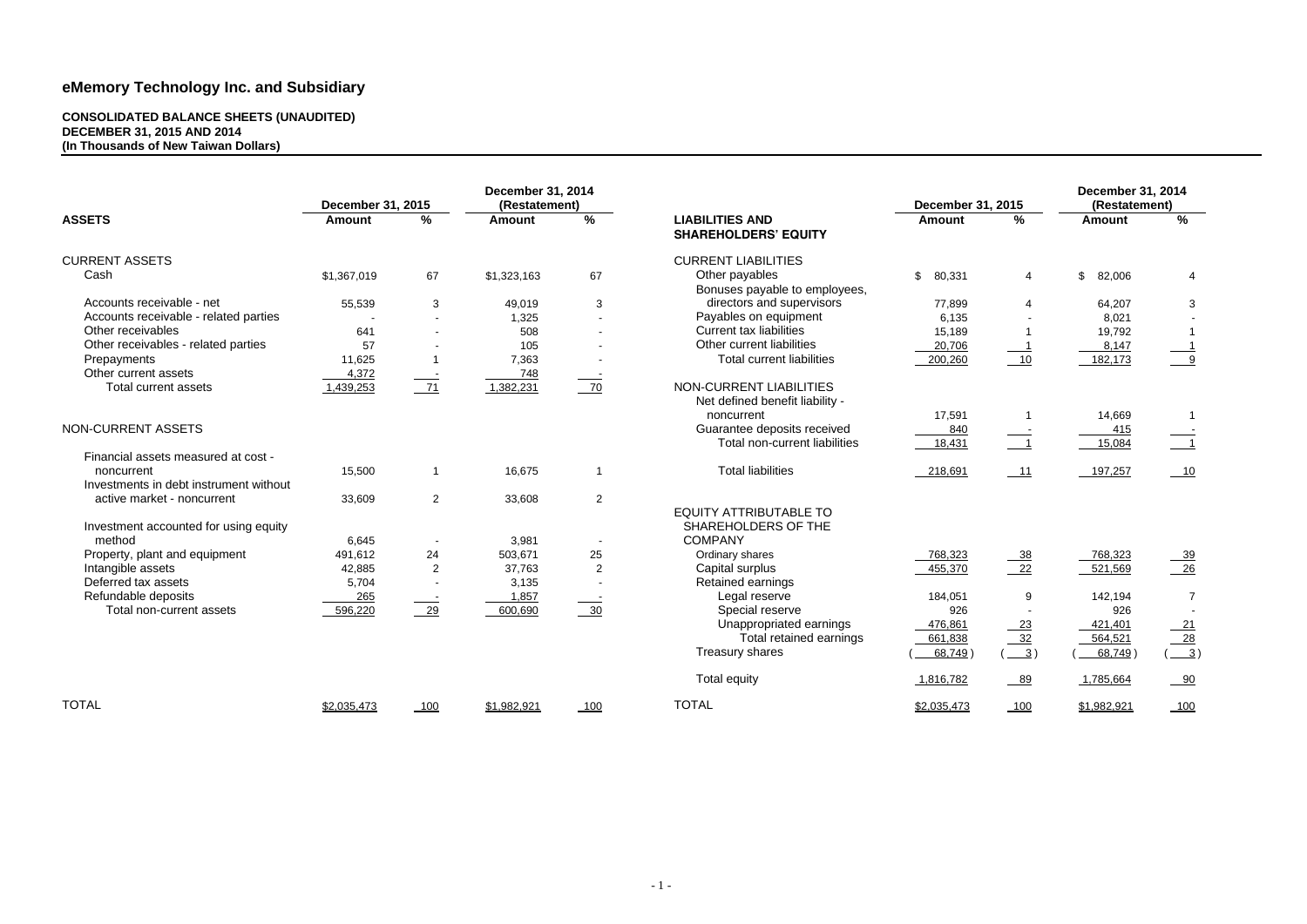### **CONSOLIDATED STATEMENTS OF COMPREHENSIVE INCOME (UNAUDITED) FOR THE YEARS ENDED DECEMBER 31, 2015 AND 2014 (In Thousands of New Taiwan Dollars, Except Earnings Per Share)**

|                                                                                                                                                                                                             | 2015                                    |                            | 2014<br>(Restatement)                   |                            |
|-------------------------------------------------------------------------------------------------------------------------------------------------------------------------------------------------------------|-----------------------------------------|----------------------------|-----------------------------------------|----------------------------|
|                                                                                                                                                                                                             | <b>Amount</b>                           | %                          | <b>Amount</b>                           | %                          |
| <b>OPERATING REVENUE</b>                                                                                                                                                                                    | \$1,091,620                             | 100                        | \$1,003,977                             | 100                        |
| <b>OPERATING COSTS</b>                                                                                                                                                                                      |                                         |                            |                                         |                            |
| <b>GROSS PROFIT</b>                                                                                                                                                                                         | 1,091,620                               | 100                        | 1,003,977                               | 100                        |
| <b>OPERATING EXPENSES</b><br>Selling and marketing expenses<br>General and administrative expenses<br>Research and development expenses<br>Total operating expenses                                         | 94,431<br>128,143<br>347,829<br>570,403 | 8<br>12<br>32<br>52        | 87,484<br>133,148<br>319,654<br>540,286 | 8<br>14<br>32<br>54        |
| <b>OPERATING REVENUE</b>                                                                                                                                                                                    | 521,217                                 | 48                         | 463,691                                 | 46                         |
| NON-OPERATING INCOME AND<br><b>EXPENSES</b><br>Other income<br>Other gains and losses<br>Share of loss of associates<br>Total non-operating income and<br>expenses                                          | 24,817<br>4,172<br>6,919)<br>22,070     | $\overline{2}$<br>- )<br>2 | 20,387<br>2,079<br>9,623)<br>12,843     | 2<br>- )<br>$\overline{2}$ |
| PROFIT BEFORE INCOME TAX                                                                                                                                                                                    | 543,287                                 | 50                         | 476,534                                 | 48                         |
| <b>INCOME TAX EXPENSE</b>                                                                                                                                                                                   | 64,176                                  | 6                          | 57,930                                  | 6                          |
| NET PROFIT FOR THE YEAR                                                                                                                                                                                     | 479,111                                 | 44                         | 418,604                                 | 42                         |
| OTHER COMPREHENSIVE INCOME<br>Items that will not be reclassified<br>subsequently to profit or loss:<br>Remeasurement of defined<br>benefit obligation<br>Other comprehensive income<br>(loss) for the year | 2,883)<br>2,883)                        |                            | 1,080<br>1,080                          |                            |
| TOTAL COMPREHENSIVE INCOME<br><b>FOR THE YEAR</b>                                                                                                                                                           | \$<br>476,228                           | <u>44</u>                  | 419,684<br>\$                           | <u>42</u>                  |
| NET PROFIT ATTRIBUTABLE TO:<br>Owners of the Company<br>Non-controlling interests                                                                                                                           | 479,111<br>\$<br>479,111<br>\$          | 44<br>44                   | 418,604<br>\$<br>418,604<br>\$          | 42<br>42                   |

(Continued)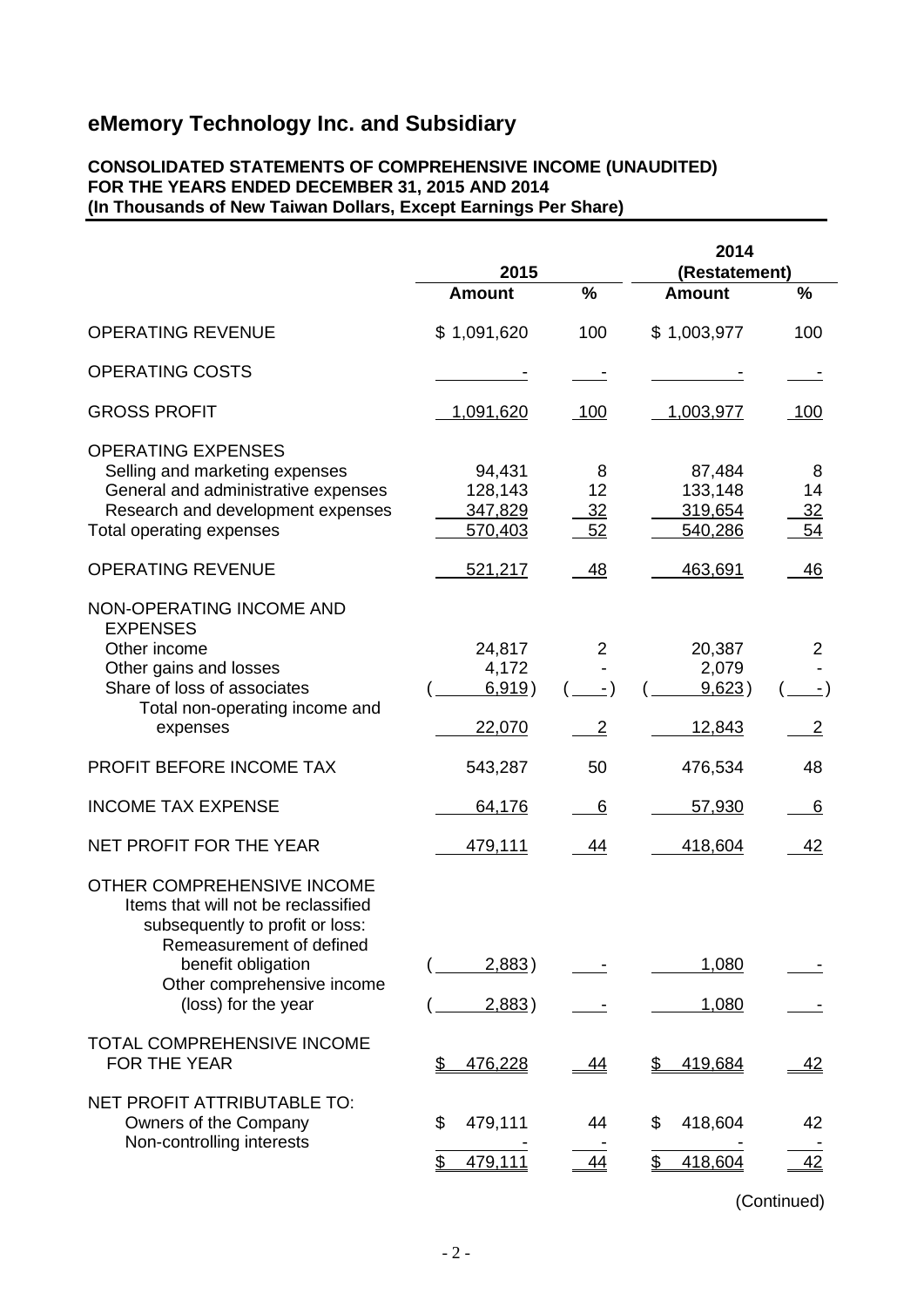### **CONSOLIDATED STATEMENTS OF COMPREHENSIVE INCOME (UNAUDITED) FOR THE YEARS ENDED DECEMBER 31, 2015 AND 2014 (In Thousands of New Taiwan Dollars, Except Earnings Per Share)**

|                                                                                                                    | 2015                          | 2014<br>(Restatement) |                          |               |
|--------------------------------------------------------------------------------------------------------------------|-------------------------------|-----------------------|--------------------------|---------------|
|                                                                                                                    | Amount                        | %                     | Amount                   | $\frac{0}{0}$ |
| <b>TOTAL COMPREHENSIVE INCOME</b><br><b>ATTRIBUTABLE TO:</b><br>Owners of the Company<br>Non-controlling interests | \$<br>476,228<br>476,228<br>ደ | 44<br>44              | 419,684<br>\$<br>419,684 | 42<br>42      |
| <b>EARNINGS PER SHARE</b><br><b>Basic</b><br><b>Diluted</b>                                                        | \$<br>6.32<br>¢<br>6.30       |                       | 5.52<br>5.51             |               |

(Concluded)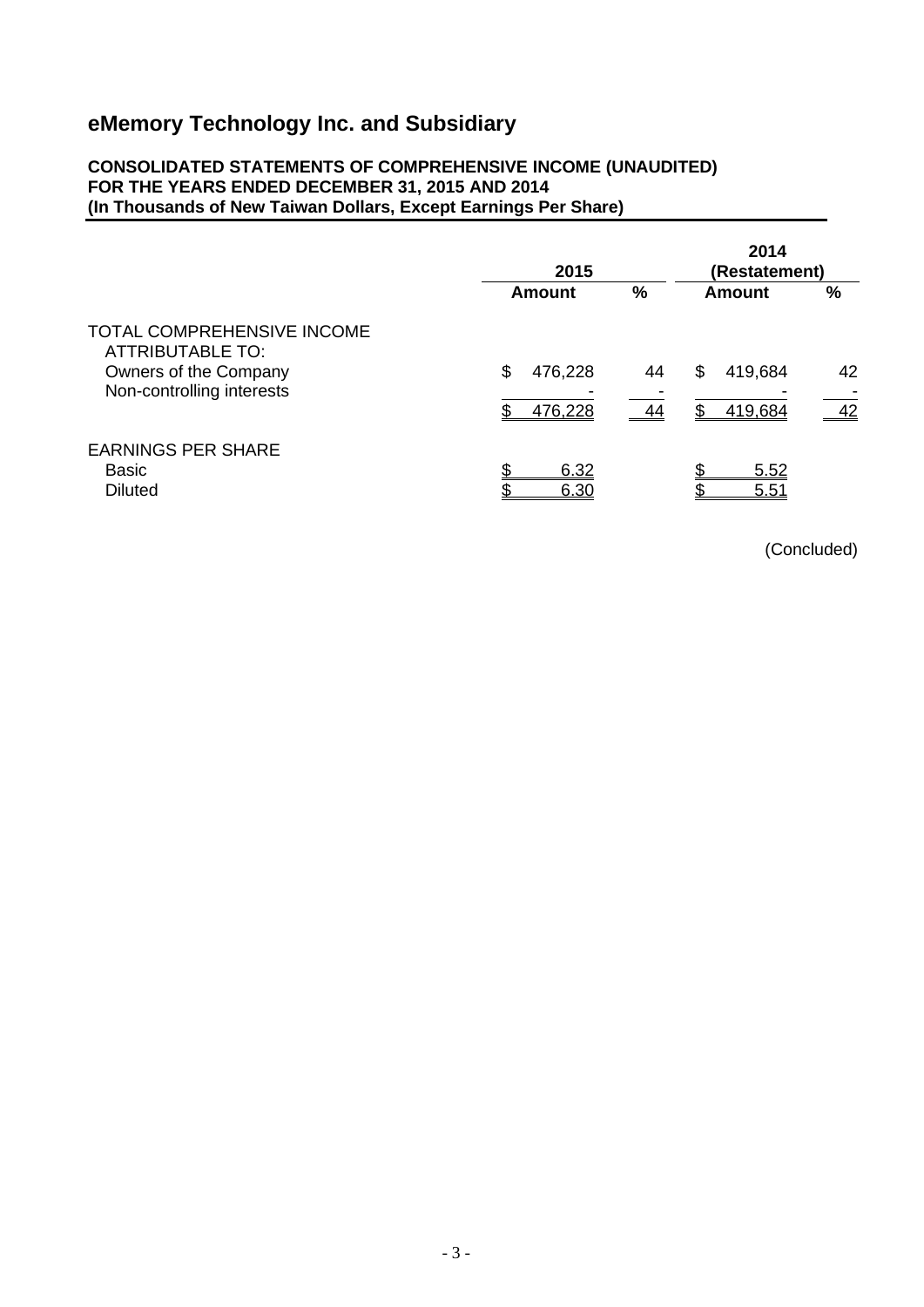#### **CONSOLIDATED STATEMENTS OF CHANGES IN EQUITY (UNAUDITED) FOR THE YEARS ENDED DECEMBER 31, 2015 AND 2014 (In Thousands of New Taiwan Dollars)**

|                                                                                                  | <b>Ordinary Shares</b>                    |                            |                                         | <b>Retained Earnings</b>          |                                     |                                                    |                                                       |                                          |                                    |
|--------------------------------------------------------------------------------------------------|-------------------------------------------|----------------------------|-----------------------------------------|-----------------------------------|-------------------------------------|----------------------------------------------------|-------------------------------------------------------|------------------------------------------|------------------------------------|
| BALANCE, JANUARY 1, 2014                                                                         | <b>Shares</b><br>(In Thousands)<br>76,833 | <b>Amount</b><br>\$768,323 | <b>Capital Surplus</b><br>556,787<br>\$ | <b>Legal Reserve</b><br>\$113,130 | <b>Special Reserve</b><br>926<br>\$ | Unappropriated<br><b>Earnings</b><br>292,536<br>\$ | <b>Total Retained</b><br><b>Earnings</b><br>\$406,592 | <b>Treasury Shares</b><br>(\$<br>68,749) | <b>Total Equity</b><br>\$1,662,953 |
| Effects of retrospective application and retrospective<br>restatement                            |                                           |                            |                                         |                                   |                                     | 179)                                               | 179)                                                  |                                          | <u>179</u>                         |
| Equity at beginning of period after adjustments                                                  | 76,833                                    | 768,323                    | 556,787                                 | 113,130                           | 926                                 | 292,357                                            | 406,413                                               | 68,749)                                  | 1,662,774                          |
| Appropriations of 2013 earnings<br>Legal reserve<br>Cash dividends distributed by the Group      |                                           |                            |                                         | 29,064                            |                                     | 29,064)<br>261,576)                                | 261,576)                                              |                                          | 261,576)                           |
| Change in capital surplus from investments in<br>associates accounted for by using equity method |                                           |                            | 6,335                                   |                                   |                                     |                                                    |                                                       |                                          | 6,335                              |
| Issue of cash dividends from capital surplus                                                     |                                           |                            | 41,553)                                 |                                   |                                     |                                                    |                                                       |                                          | 41,553)                            |
| Net profit for the year ended December 31, 2014                                                  |                                           |                            |                                         |                                   |                                     | 418,604                                            | 418,604                                               |                                          | 418,604                            |
| Other comprehensive income for the year ended<br>December 31, 2014                               |                                           |                            |                                         |                                   |                                     | 1,080                                              | 1,080                                                 |                                          | 1,080                              |
| Total comprehensive income for the year ended<br>December 31, 2014                               |                                           |                            |                                         |                                   |                                     | 419,684                                            | 419,684                                               |                                          | 419,684                            |
| ADJUSTED BALANCE, DECEMBER 31, 2014                                                              | 76,833                                    | 768,323                    | 521,569                                 | 142,194                           | 926                                 | 421,401                                            | 564,521                                               | 68,749)                                  | 1,785,664                          |
| Appropriations of 2014 earnings<br>Legal reserve<br>Cash dividends distributed by the Group      |                                           |                            |                                         | 41,857                            |                                     | 41,857)<br>378,911)                                | 378,911)                                              |                                          | 378,911)                           |
| Change in capital surplus from investments in<br>associates accounted for by using equity method |                                           |                            | 9,583                                   |                                   |                                     |                                                    |                                                       |                                          | 9,583                              |
| Issue of cash dividends from capital surplus                                                     |                                           |                            | 75,782)                                 |                                   |                                     |                                                    |                                                       |                                          | 75,782)                            |
| Net profit for the year ended December 31, 2015                                                  |                                           |                            |                                         |                                   | $\sim$                              | 479,111                                            | 479,111                                               |                                          | 479,111                            |
| Other comprehensive loss for the year ended<br>December 31, 2015                                 |                                           |                            |                                         |                                   |                                     | 2,883)                                             | 2,883)                                                |                                          | 2,883)                             |
| Total comprehensive income for the year ended<br>December 31, 2015                               |                                           |                            |                                         |                                   |                                     | 476,228                                            | 476,228                                               |                                          | 476,228                            |
| BALANCE, DECEMBER 31, 2015                                                                       | 76,833                                    | \$768,323                  | \$ 455,370                              | \$184,051                         | 926                                 | \$476,861                                          | \$661,838                                             | 68,749)<br>$$\mathbb{S}$                 | \$1,816,782                        |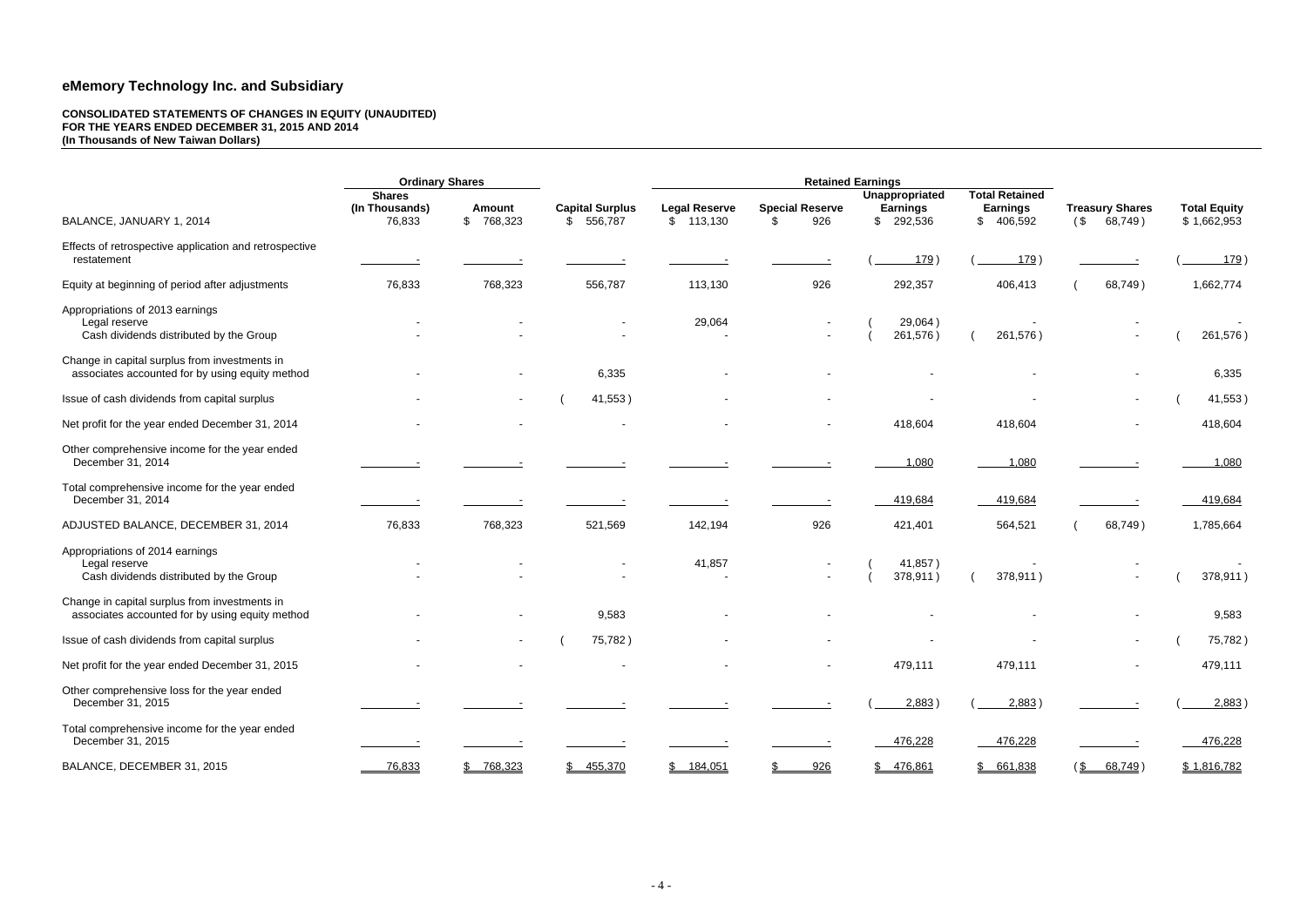### **CONSOLIDATED STATEMENTS OF CASH FLOWS (UNAUDITED) FOR THE YEARS ENDED DECEMBER 31, 2015 AND 2014 (In Thousands of New Taiwan Dollars)**

|                                                        | 2015          | 2014<br>(Restatement) |
|--------------------------------------------------------|---------------|-----------------------|
| CASH FLOWS FROM OPERATING ACTIVITIES                   |               |                       |
| Income before income tax                               | \$<br>543,287 | \$<br>476,534         |
| Adjustments for:                                       |               |                       |
| Depreciation expenses                                  | 26,885        | 27,969                |
| Amortization expenses                                  | 8,518         | 9,017                 |
| Bad debt expense (reversal of bad debt                 |               |                       |
| expense) on accounts receivable                        | 2,566)        | 1,760                 |
| Interest income                                        | 13,507)       | 12,853)               |
| Dividend income                                        | 8,629)        | 5,753)                |
| Share of loss of associates                            | 6,919         | 9,623                 |
| Loss on disposal of property, plant and                |               |                       |
| equipment                                              | 95            |                       |
| Gain on disposal of investments                        | 139)          | 447)                  |
| Impairment losses on financial assets                  | 1,175         | 5,262                 |
| Net gain on foreign currency exchange                  | 447)          | 6,640)                |
| Changes in operating assets and liabilities            |               |                       |
| Accounts receivable                                    | 3,237)        | 12,200)               |
| Accounts receivable - related parties                  | 1,299         | 1,012)                |
| Other receivables                                      | 130)          | 5                     |
| Other receivables - related parties                    | 48            | $\overline{2}$        |
| Prepayments                                            | 4,249)        | 1,927)                |
| Other current assets                                   | 3,624)        | 41                    |
| Other payables                                         | 1,675)        | 21,227                |
| Other current liabilities                              | 12,559        | 3,148)                |
| Net defined benefit liability                          | 39            | 28                    |
| Bonuses payable to employees, directors                |               |                       |
| and supervisors                                        | 13,692        | 19,742                |
| Cash generated from operations                         | 576,313       | 527,230               |
| Interest received                                      | 13,484        | 12,823                |
| Income tax paid                                        | 71,341)       | 66,450)               |
| Net cash generated from operating activities           | 518,456       | 473,603               |
|                                                        |               |                       |
| CASH FLOWS FROM INVESTING ACTIVITIES                   |               |                       |
| Purchase of available-for-sale financial assets        | 522,000)      | 305,644)              |
| Proceeds from disposal of available-for-sale financial |               |                       |
| assets                                                 | 522,139       | 306,091               |
| Acquisition of investments in debt instrument without  |               |                       |
| active market                                          | 1)            | 32,068)               |
| Acquisition of property, plant and equipment           | 16,846)       | 19,834)               |
| Increase in refundable deposits                        |               | 27)                   |
| Decrease in refundable deposits                        | 1,592         |                       |
| Acquisition of intangible assets                       | 13,640)       | 14,279)               |
| Dividend received                                      | 8,629         | 5,753                 |
| Net cash used in investing activities                  | 20,127)       | 60,008)               |

(Continued)